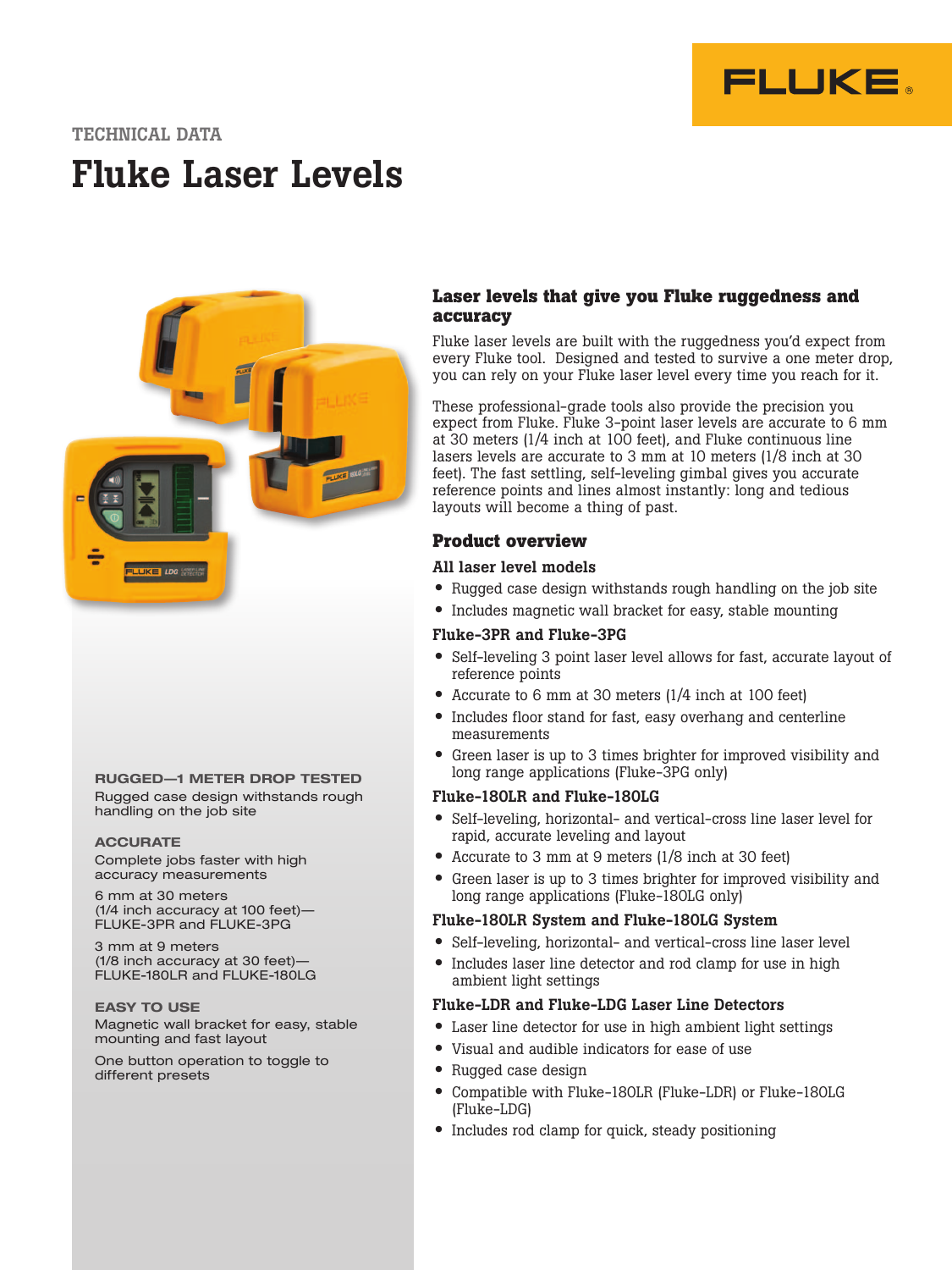

# **Specifications**

|                                              |                | <b>3PR. 3PG</b>                                                                             | <b>180LR. 180LG</b>                                | LDR. LDG                      |
|----------------------------------------------|----------------|---------------------------------------------------------------------------------------------|----------------------------------------------------|-------------------------------|
| <b>Light source</b>                          |                | Semiconductor laser diode                                                                   |                                                    | <b>NA</b>                     |
| Leveling range                               |                | $\leq 6$ °                                                                                  |                                                    | NA                            |
| Leveling                                     |                | Automatic                                                                                   |                                                    |                               |
| <b>Working range</b>                         |                | $\leq 30$ m                                                                                 | $≤60$ m                                            | $≤60$ m                       |
| <b>Detection height</b>                      |                | <b>NA</b>                                                                                   |                                                    | $\leq$ 50 mm                  |
| Accuracy                                     |                | $\leq$ 6 mm @ 30 m                                                                          | $\leq$ 3 mm @ 9 m                                  | Fine: 0.75 mm                 |
|                                              |                |                                                                                             |                                                    | Medium: 1.75 mm               |
| <b>Batteries</b>                             |                | 3 x AA Alkaline IEC LR6                                                                     |                                                    | 1 x 9 V Alkaline IEC LR61     |
| <b>Battery life</b>                          | Red            | $\geq$ 30 hrs, continuous use                                                               | $\geq$ 35 hrs, continuous use<br>with single beam  | $\geq$ 30 hrs. continuous use |
|                                              | Green          | 10 hrs to 12 hrs, continuous use                                                            | 2 hrs to 6 hrs, continuous use<br>with single beam |                               |
| <b>Dimensions</b><br>$(H \times W \times L)$ |                | 140 mm x 102 mm x 57 mm                                                                     | 93 mm x 61 mm x 93 mm                              | 94 mm x 94 mm x 42 mm         |
| <b>Weight (with batteries)</b>               |                | $0.52$ kg                                                                                   | $0.50$ kg                                          | $0.20$ kg                     |
| Temperature                                  | Operating      |                                                                                             |                                                    |                               |
|                                              | <b>Storage</b> | $-40$ °C to $+70$ °C<br>With batteries: $-20$ °C to $+50$ °C                                |                                                    |                               |
| <b>Relative humidity</b>                     |                | 0 % to 90 % (0 °C to 35 °C)<br>0 % to 75 % (35 °C to 40 °C)<br>0 % to 45 % (40 °C to 50 °C) |                                                    |                               |
| Altitude                                     | Operating      | 2000 m                                                                                      |                                                    |                               |
|                                              | <b>Storage</b> |                                                                                             |                                                    |                               |
| Warranty                                     |                | 3 years                                                                                     |                                                    |                               |
| <b>Safety</b>                                |                |                                                                                             |                                                    |                               |
| General                                      |                |                                                                                             |                                                    |                               |
| Laser                                        |                | IEC 60825-1: Class 3R                                                                       |                                                    |                               |
| Max output power                             |                | $< 5$ mW                                                                                    |                                                    | <b>NA</b>                     |
| Wavelength                                   |                | Red: 635 nm<br>Green: 510 nm                                                                |                                                    |                               |